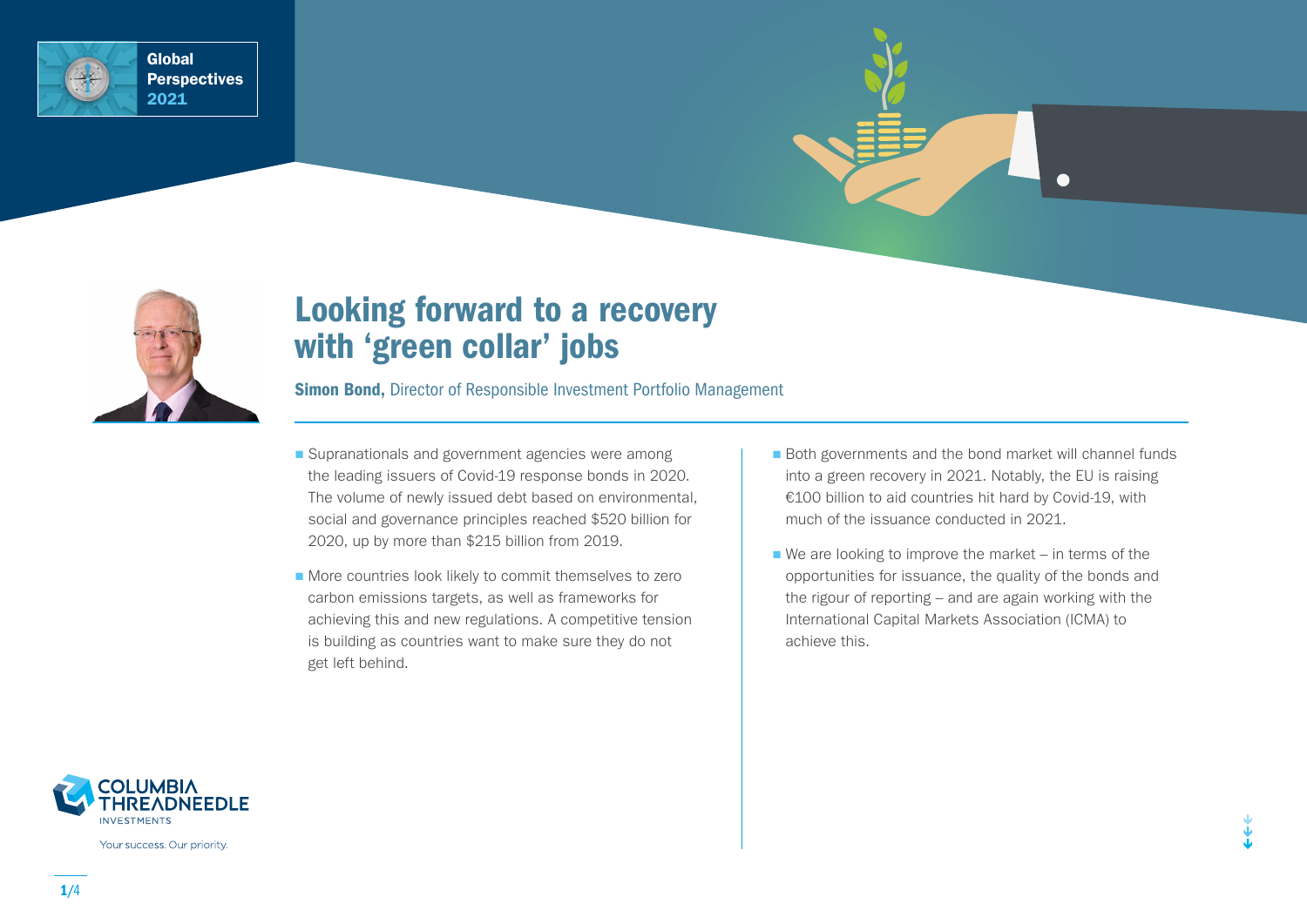

2021 promises to be a seminal year. Following the Democrat win in November's US presidential election, the world's biggest polluter looks set to reverse its decision to leave the Paris Agreement. Further, more countries look likely to commit themselves to zero carbon emissions targets, as well as frameworks for achieving this and new regulations.

A competitive tension is building as countries want to make sure they do not get left behind. For instance, the UK looks likely to try to get ahead of Europe in its emerging green agenda.

When UK Chancellor, Rishi Sunak, announced in November his plans to issue the UK's first green gilts in  $2021<sup>1</sup>$  it was a significant step. The announcement not only signalled the government's intent, but also set an example that is likely to spur further issuance of green bonds and galvanise the development of green and social finance in the UK.

For Columbia Threadneedle Investments, this is especially welcome as we have been campaigning for a green gilt, notably through our membership of the Impact Investing Institute. The Institute's October 2020 joint proposal for a Green+ Gilt was supported publicly by 400 asset owners and investors, representing assets under management of more than £10 trillion, showing the substantial support in the market. $2$ 

We see part of our role as engaging to help improve the green and social bond markets. The UK's green gilt will bring a promising start to 2021, a year in which the UK hosts the COP-26 UN Climate Change Conference. Even more impactful, though, is the announcement that the government will launch a national infrastructure bank,<sup>3</sup> which could issue green or social bonds itself.

Supranationals and government agencies were among the leading issuers of Covid-19 response bonds in 2020. The volume of newly issued debt based on environmental, social and governance principles reached \$520 billion for 2020, up by more than \$215 billion from 2019.4 Notably, \$160 billion of this were social bonds, which equates to a 788% increase in issuance versus 2019, which itself was a record year for social issuance, and more than half were specific bonds targeting Covid-19 alleviation.5

### *The announcement around green gilts not only signalled the government's intent, but also set an example that is likely to spur further issuance of green bonds*

We are proud of not just the size of the bond market's response to the crisis, but also the speed. These Covid-19 response bonds were being issued by the end of March, just a few short weeks after the pandemic reached Europe.

Issuers like these could respond quickly because they already had green, sustainability or even social bond frameworks in place, setting out what types of projects they could finance, how to report on use of proceeds and so on. That allowed them to react very fast. In 2021, I would hope to see not just more issuance, but also more agencies, companies and financial institutions putting in place similar frameworks – this would offer greater opportunities for us as we continue to invest in these areas.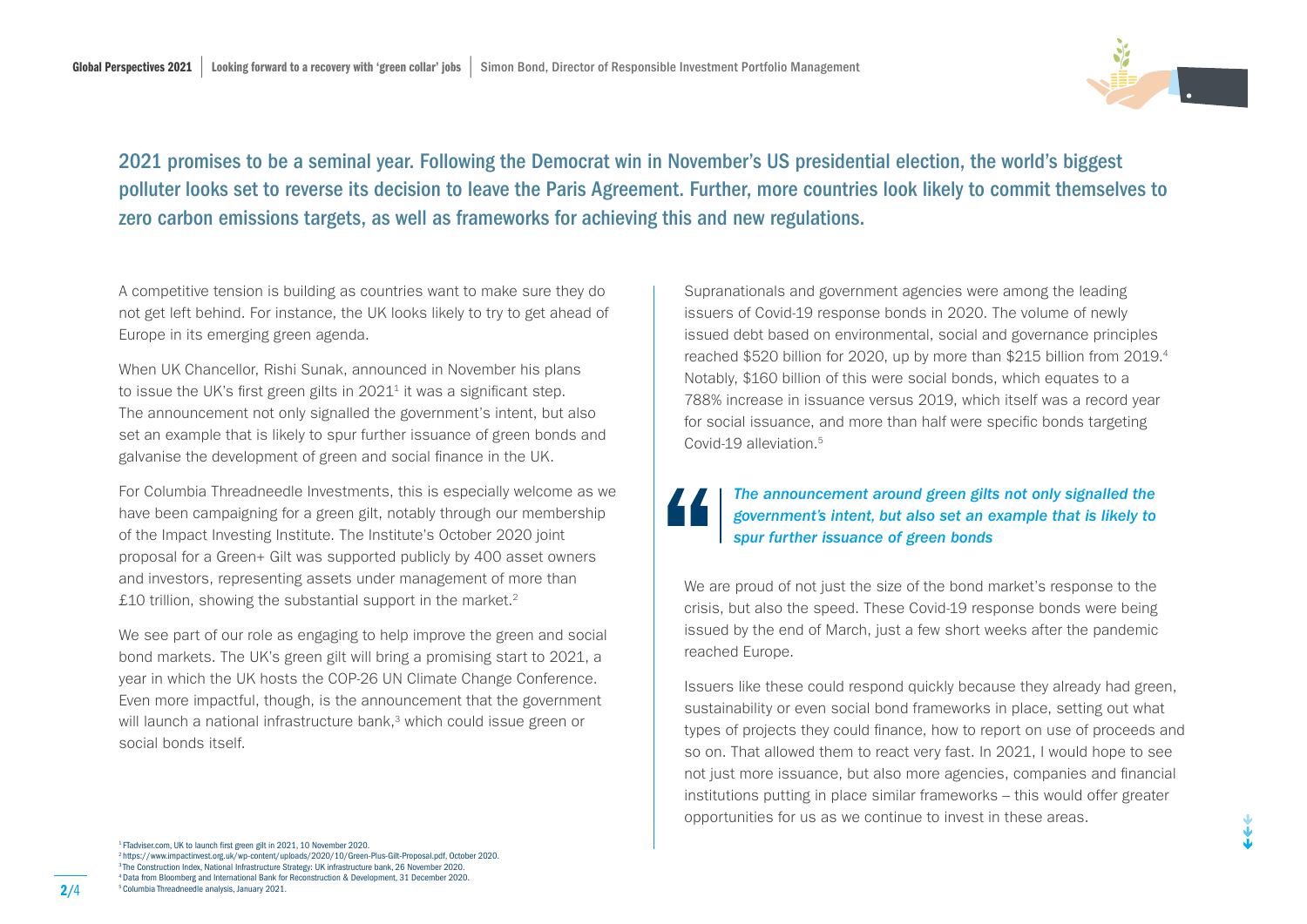Both governments and the bond market will channel funds into a green recovery in 2021. Notably, the EU is raising €100 billion to aid countries hit hard by Covid-19, with much of the issuance conducted in 2021.<sup>6</sup> While this money will focus on environmental projects, it should have social co-benefits too in the form of "green collar" jobs created in sectors such as green infrastructure.

*By working with the Impact Investing Institute and the International Capital Markets Association (ICMA), we are looking to improve the market – in terms of the opportunities for issuance, the quality of the bonds and the rigour of reporting*

By working with the Impact Investing Institute and the International Capital Markets Association (ICMA), we are looking to improve the market – in terms of the opportunities for issuance, the quality of the bonds and the rigour of reporting. We have previously contributed to the design of the ICMA's social bond principles and have committed to work with the association for another year.

A final word on new environmental and social legislation expected in 2021. Such legislation is likely to impose substantial costs on some businesses. In that situation, would you rather be invested in a conventional fund where regulation may introduce headwinds for its holdings or in a responsible investment fund that could benefit?